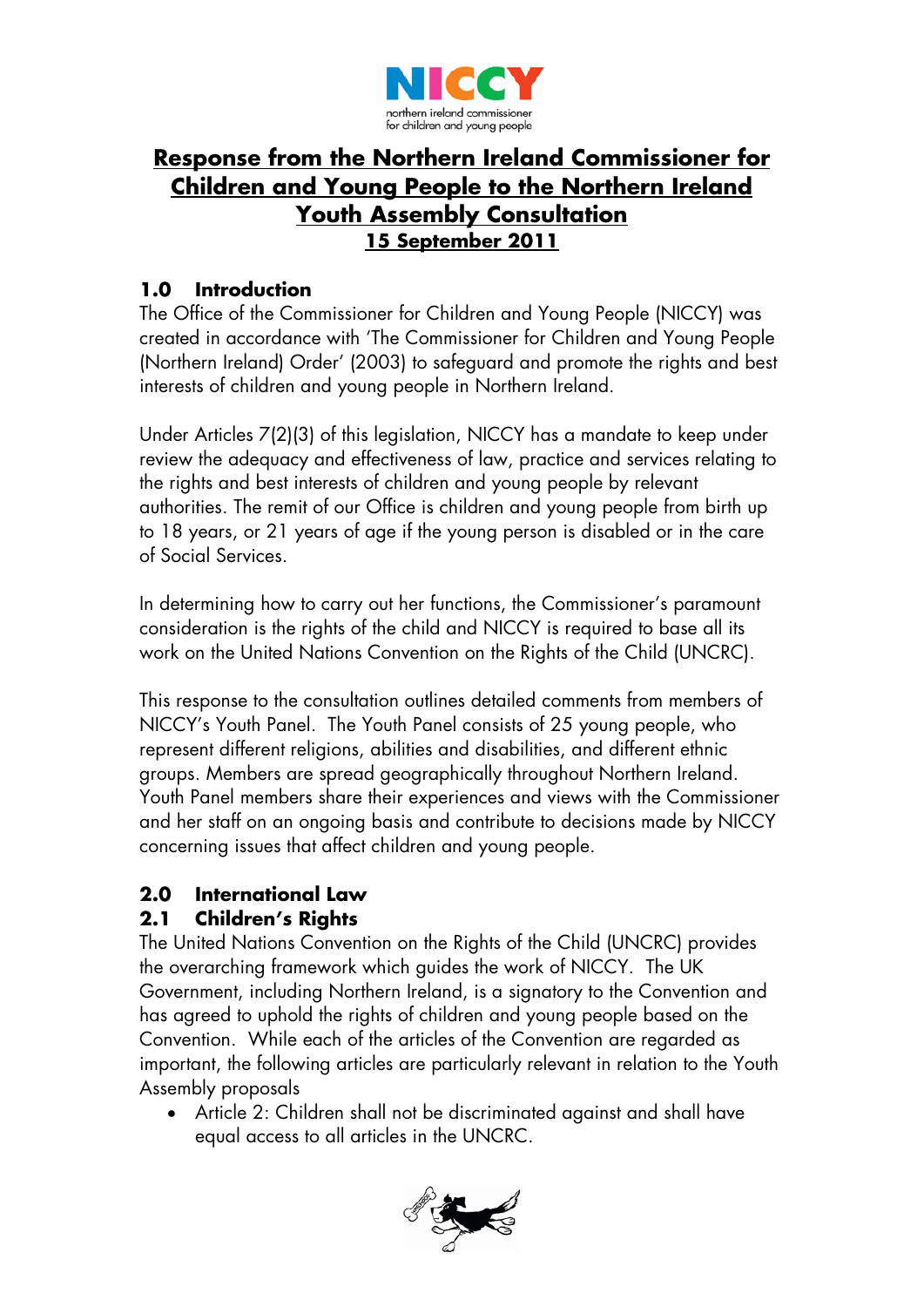

- Article 3: All decisions taken which affect children's lives should be taken in the child's best interests.
- Article 12: Children have the right to have their voices heard in all matters concerning them.

NICCY would strongly suggest that in the course of establishing the Northern Ireland Youth Assembly, due consideration should be given to relevant articles of the UNCRC and to ensuring that the rights of all young people are recognised and taken into account. NICCY would also propose that the Youth Assembly considers employing relevant articles of the UNCRC as guiding principles for its work.

# **3.0 Comments on the Proposal**

Members of NICCY's Youth Panel (NICCY YP) who were available to attend at the time of consultation, reviewed the proposals for the Youth Assembly and shared their views and ideas at a roundtable discussion. Several members who were unable to attend sent their responses via email. The Youth Panel considered the proposals through a discussion of the questions provided by the Youth Assembly Team, at the Northern Ireland Assembly.

### **a. Establishing a Youth Assembly**

NICCY welcomes the proposal to establish a Youth Assembly in Northern Ireland. The Youth Assembly presents an exciting and valuable opportunity for young people to have their voices heard on a diversity of issues which affect them or are of importance to them. It also has the potential to act as a communicative 'bridge' between young people and policymakers. In order for the Youth Assembly to be effective therefore, it is important that all members of the NI Assembly are supportive of the Youth Assembly and committed to working constructively and positively with its members.

Members of the NICCY YP were supportive of the proposal to establish a Youth Assembly (YA) for Northern Ireland (NI). However they felt that careful consideration should be given to a range of issues during the development process to ensure that there was clarity around the YA's structure, remit, membership and relationship with the NI Assembly, other organisations and young people throughout NI. These issues are referenced below.

# **b. Choosing members of a Youth Assembly**

NICCY would strongly advocate that whichever recruitment approach is employed, that this is fair, equitable and transparent and that all young people who wish to be considered for membership of the YA are provided with every opportunity to do so.

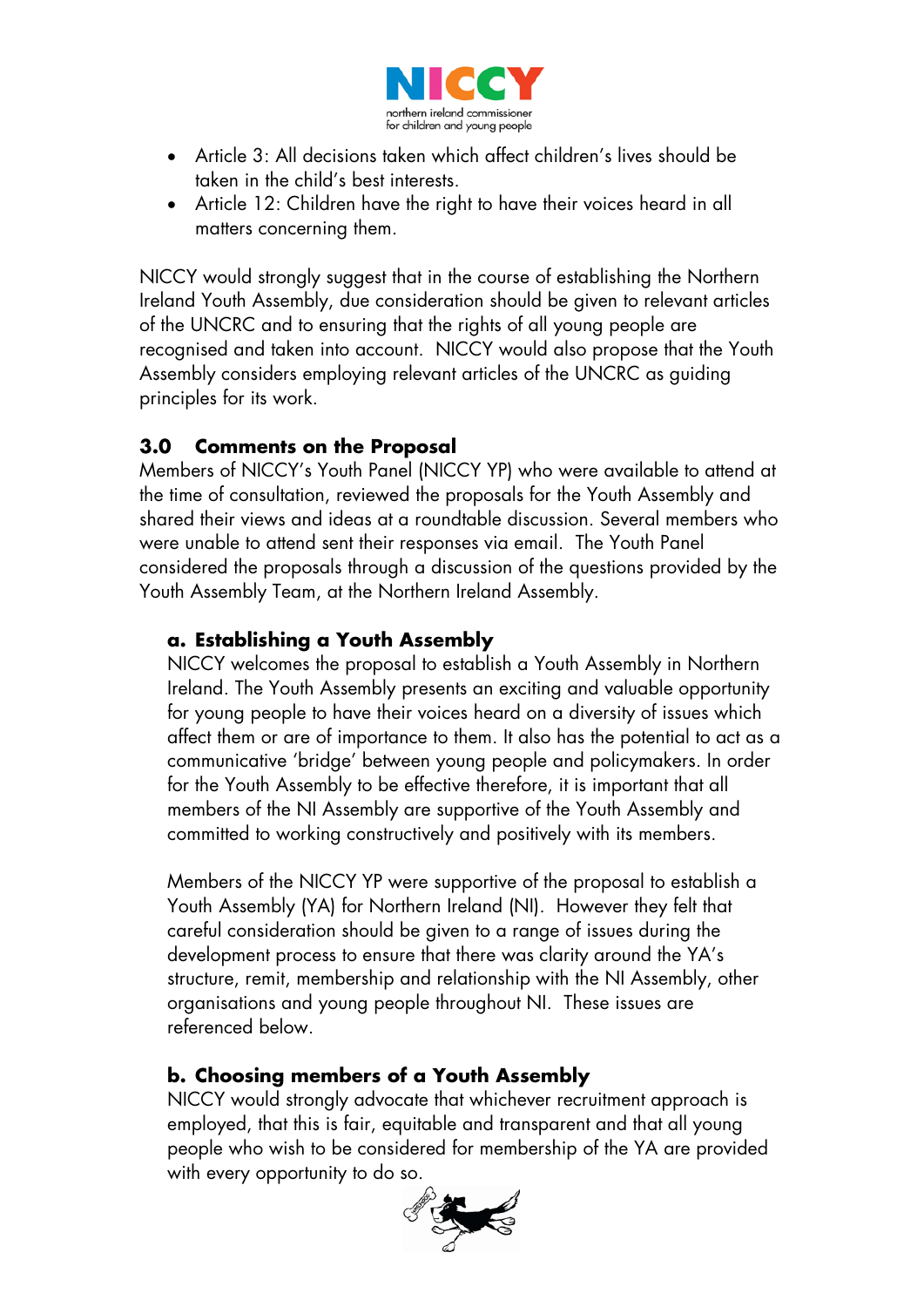

The NICCY YP debated the merits of the proposed 4-stage selection approach (advertising, application, short-listing, interview) and recruitment through elections. Most of the youth panel felt that appointment via election was more appropriate for a number of reasons;

- It would allow young people who may not necessarily wish to become a member of the YA, to influence the YA by being able to vote for a candidate;
- This is an inclusive approach which allows more young people to be involved, to '*have a voice'*;
- Young people would be able to select those who they believe are the best candidates for the role.

At the same time the NICCY YP recognized that it may be challenging to involve young people in an election process. Several members suggested that the election could take place on-line but that realistically, young people might not take the time to vote. They acknowledged that an election had the potential to become a '*popularity contest'* where individuals were elected on the basis of their popularity as opposed to their skills or attributes. They also suggested that candidates' friends and families might be more likely to vote, thus potentially skewing the outcome. Further to this, the NICCY YP noted the importance of ensuring that only young people voted in any on-line election.

Most of the NICCY YP believed that interviews were not the best approach as they were regarded as too 'formal', they made it difficult for a young person to be themselves and they might dissuade good candidates from putting themselves forward. Members of the YP reflected on the process employed to recruit young people to the NICCY YP. This involved bringing together all applicants, assigning them to groups and employing peer selection to identify new YP members. This was regarded as a positive and effective recruitment mechanism. One YP member suggested that in using this approach, it would be difficult to ensure a sufficiently diverse and representative range of young people were recruited. To address this, it was suggested that applicants could complete an application form in advance, outlining their views, interests, skills and attributes and that this would be factored in, when arranging the groups and designing the voting process.

# **c. Number of members of a Youth Assembly and 'staggered' selection**

NICCY welcomes the intention outlined in the proposal to ensure that all areas of Northern Ireland receive equal representation. Proposals for the Youth Panel to provide a supportive role during the first year of the Youth

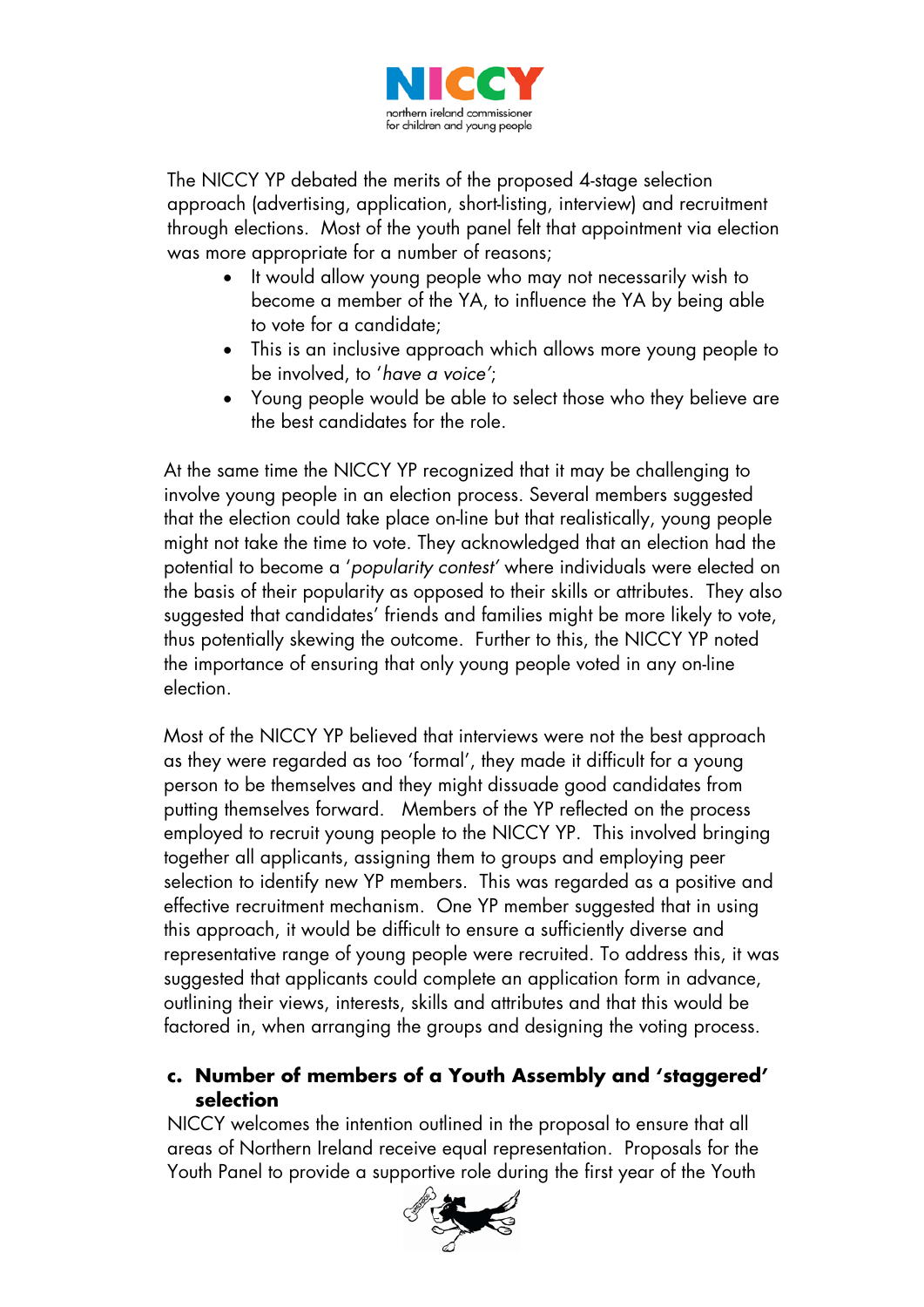

Assembly for an experienced group to remain within the Youth Assembly to assist new members are both constructive.

There was broad agreement from the NICCY YP regarding the proposal to select 36 members for the YA and for this number to then rise to 54 in the second year. A few members questioned how dialogue and discussion could be facilitated for such a large number of young people, however they also recognised that this number of members would help to ensure an effective representation of diverse views. The NICCY YP was also supportive of the proposal to always retain experienced members in the YA.

Members of the NICCY YP discussed the proposal to select members of the YA by constituency. While they were aware this mirrored MLA elections, they did note that given the considerable difference in the size of constituencies, young people in some areas stood a greater chance of being selected to serve in the YA. The YP questioned whether the use of constituencies might add a greater 'Political' dimension to the constitution of the YA. They were concerned that MLAs might encourage young people from their youth wings to apply for membership of the YA and that this could result in 'party politics' becoming a prominent feature in the YA. The NICCY YP was concerned that the YA *'should be about young people and not about Politics'* and that YA members should not be recruited from within political parties. While the use of constituencies was recognised as a relatively fair method of ensuring a broad geographical representation of young people in the YA, the YP believed that the use of constituencies should not be perceived as a link to party politics in Northern Ireland.

#### **d. Length of term for Youth Assembly members**

Two years was regarded as an acceptable term of office for Youth Assembly members by the NICCY YP and most members emphasised that this should be the maximum term for all individuals. It was suggested that 'retiring' YA members should seek to stay in touch with the Youth Assembly and that this should be facilitated by the YA support team at the NI Assembly.

#### **e. Age range**

NICCY YP members debated the proposed age range for NIYA members at some length. They recognized that this was quite a complex issue. Many members felt that the age range was too narrow and they discussed the benefits and disadvantages of the NICCY YP recruitment policy which includes young people aged between 12 and 19 years, and up to 21 years for those who are disabled or care experienced. Members broadly agreed that 12 years was perhaps a little too young, particularly if the upper age

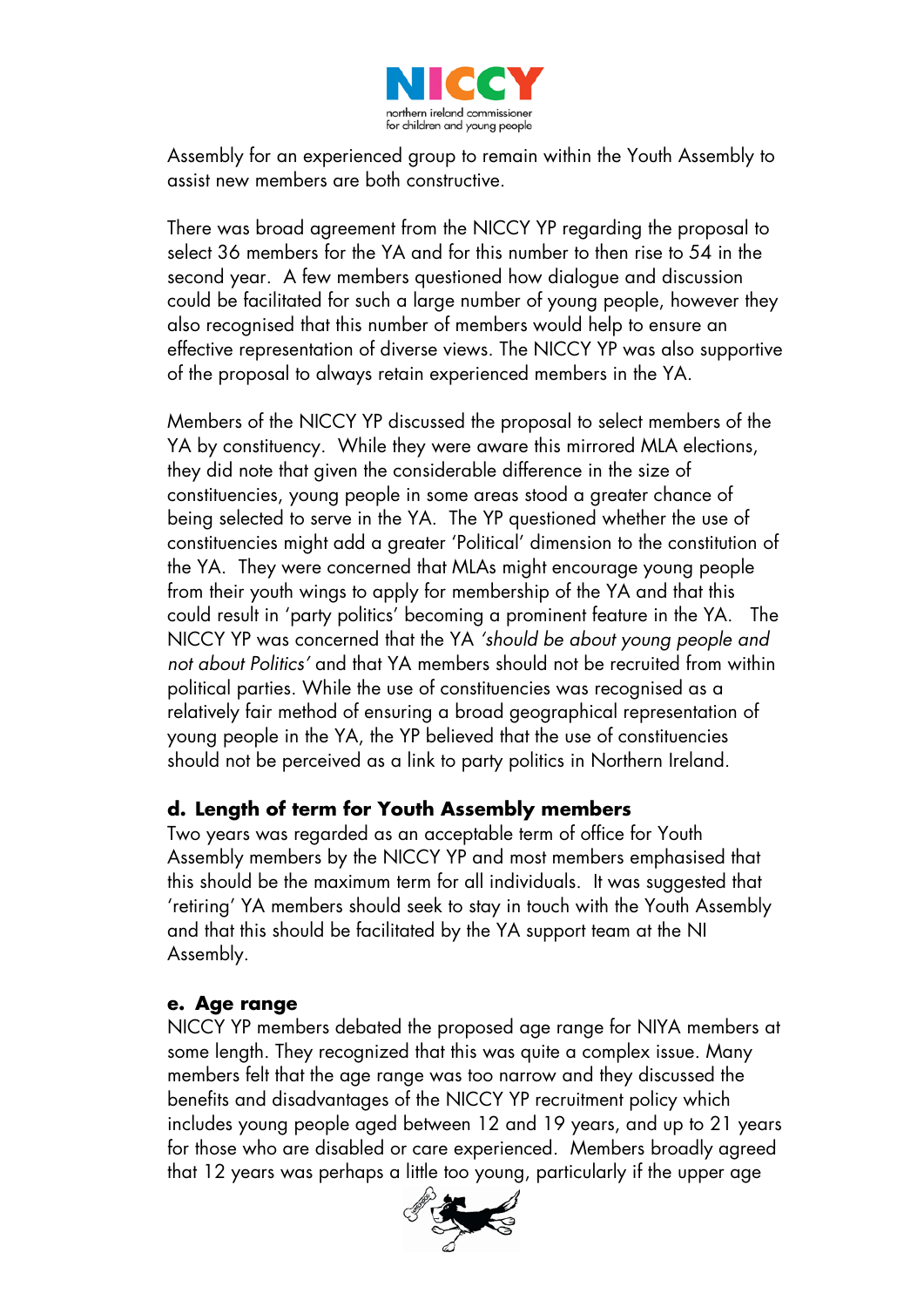

limit was 21 years. However it was noted that given time, 12 year olds could grow in confidence although this might take a few years, by which time, their tenure would then be an end. Most of the YP suggested that 14 years was an appropriate lower age for member of the YA. It was suggested that a 14 year old was *'mature enough'* and could relate to different age groups. One member suggested, they would *'be able to relate still to younger children but have more of an understanding of the older age bracket'.* In terms of an upper age limit, the YP felt that 20 years of age was too old for individuals to be elected and particularly if this meant some YA members would be 22 years if they remained in the YA for two years. Several young people observed that a 20 year old could stand for election in the NI Assembly and that electing this age group to a youth assembly seemed to '*defeat its purpose'*. Members also questioned whether 20 year olds would have accurate *'insights into what young people and children want'*. An exception was made for young people who were disabled or care experienced. Some members suggested an upper age limit of 18 years while others proposed 19 years. In conclusion, the proposed age range varied from 12-14 years to 18-19 years, and 21 years for young people who are care experienced or disabled.

# **f. Fair representation**

The NICCY YP broadly agreed with the proposals outlined to ensure a fair representation of young people. They were particularly keen that the YA would be as diverse and representative as possible and welcomed the intention to give due regard to Section 75 of the NI Act. Several members commented on the importance of individuals being selected because of their interest in the YA and their personal attributes and experience rather than because they belonged to a specific Section 75 'group'. NICCY YP highlighted the importance of ensuring that all groups were well informed of the selection and application process and encouraged to become involved. In further discussions around the issue of representation, members of the NICCY YP questioned how members of the YA could seek to represent the views of children and young people within their constituency area. They proposed this was an issue that should be explored during the early stages of development of the YA.

# **g. Role of a Youth Assembly**

In defining the role of the Youth Assembly in greater detail, NICCY believes it will be important that every young person who is considering becoming a member of the YA should be very clear about its proposed aims, objectives, functions, activities and outcomes. It will also be important to clarify the role of each member of the YA and what is expected of them in terms of commitment, participation and conduct. In reviewing the YA's functions,

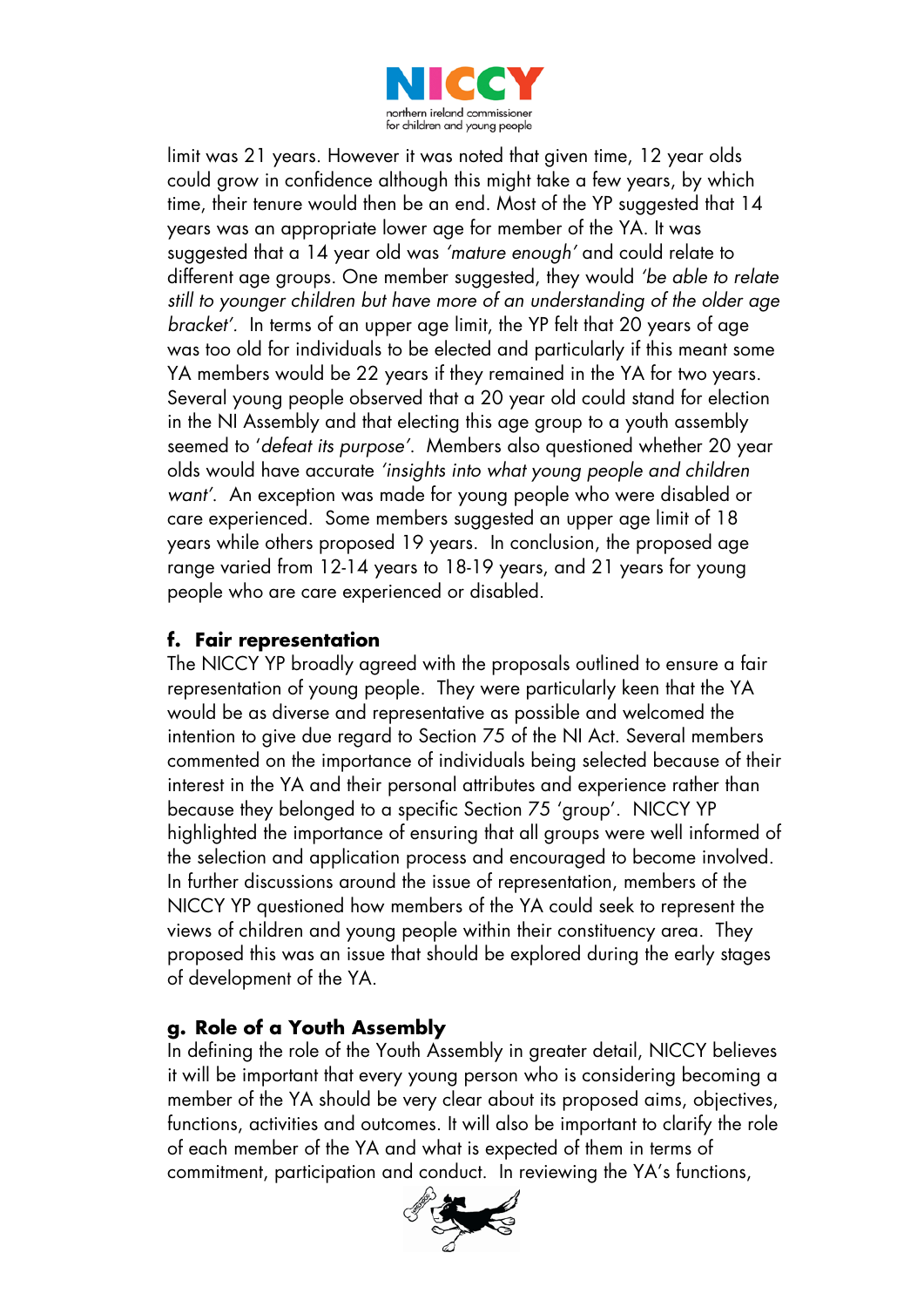

steps should be taken to manage young people's expectations and to clearly define matters/activities where the YA cannot have any involvement.

The NICCY YP strongly agreed that the YA should be a meaningful body that was not regarded only as a consultative or tokenistic forum. Members agreed that campaigning was an important role for the YA as was responding to relevant consultations. The YP proposed that there should be flexibility in the number of consultations and campaigns completed as the amount of work and degree of commitment required from the YA could vary between consultations/campaigns. NICCY YP were interested to learn more about the proposed role of the Youth Assembly, particularly with regard to its working relationship with the NI Assembly for example, the type of contact that YA members could expect to have with Assembly Committees and individual MLAs. NICCY YP members believed it was important that the Youth Assembly could effectively *'raise'* issues of concern with MLAs as well as respond to issues presented to them by MLAs. NICCY YP members believed it was important that the YA was '*taken seriously'* by MLAs and that its views, decisions or recommendations were genuinely considered and where appropriate, taken forward towards implementation.

### **h. Review**

NICCY agreed that there should be an annual review of the YA and that young people should be involved in this, supported by the Youth Assembly team at the NI Assembly and where appropriate, external reviewers. The NICCY YP also agreed the YA should be reviewed on an annual basis.

#### **i. Role of the Youth Panel in the Youth Assembly**

The proposal to involve members of the NIA Youth Panel in supporting the YA during its first year was welcomed by the NICCY YP.

# **j. Meetings of a Youth Assembly**

The proposals outlined in the consultation document regarding the frequency and location of YA meetings (five full meetings at Parliament Buildings and 5 meetings in other locations) were approved by the YP.

#### **k. Residential meetings**

Members of the NICCY YP commented on the merits of residential meetings, having participated in these themselves while working with NICCY. A few members did note however that if relationships were difficult between individual members, residential meetings would not necessarily contributing to improving these. Taking current financial constraints into account, it was suggested that just one residential meeting should be convened during the second year of the YA.

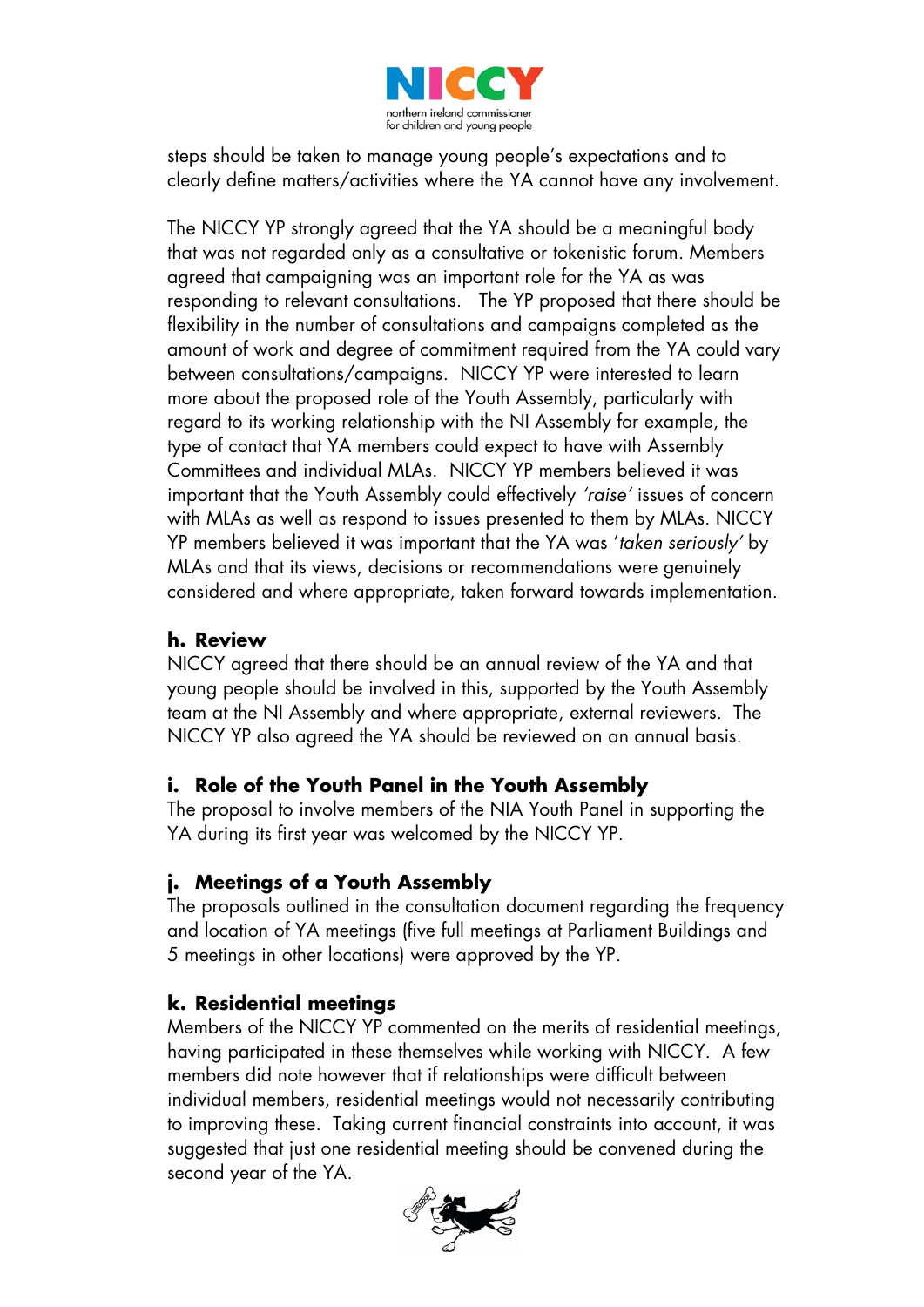

### **l. Partnerships**

NICCY welcomes the intention to facilitate effective supportive relationships between the YA and external agencies. It will be essential that these are managed carefully and that specific procedures are put in place to define the nature of access which external organisations will have to the Youth Assembly. Potentially many agencies will wish to initiate contact and develop working relationships with the YA and indeed, some may seek to establish contact with individual YA members in their constituency area. It will be important that young people do not feel overwhelmed by such contact or placed under pressure to represent the views of individual organisations and steps should be taken to clearly outline the parameters of contact between the YA (both collectively and individual members) and external agencies. Youth Assembly members should also be given appropriate support to manage this aspect of their work.

Genuine support for the work of the YA from other organisations was regarded as essential if the YA is to be effective. The NICCY YP felt it would be useful to further clarify the nature of the 'strong and mutually supportive relationships' with partner bodies, referenced in the consultation document. The YP believed it was important that the YA was *'driven by'* young people selected to serve on it and that its agenda was clearly defined by them. There was a concern that organisations could potentially seek to influence the agenda *and 'put pressure on young people to represent their views'.* It was proposed that policy guidelines be developed with regard to the nature and extent of contact between YA members and organisations. It was also suggested that specific guidance should be given to young people to help them manage support their work and manage relationships with other bodies

#### **m. Management of the Youth Assembly**

The NICCY YP agreed with the proposal outlined in the consultation document for the YA to be run by the NI Assembly, through a Trust.

#### **n. Legislation**

The proposal not to establish the YA in law was welcomed by the Youth Panel. Members suggested that to enshrine the YA in legislation at an early stage could potentially curtail its activities or '*stunt'* its development. Furthermore, if the YA was set up by law, it would be more difficult to effect any changes or amendments deemed necessary during the early stages of its development. Several YP members felt that young people might feel a greater pressure in serving in the YA if it were underpinned by legislation. It was suggested that time should given to allowing the YA to *'bed in'* and for those serving in the YA to '*find their feet'*.